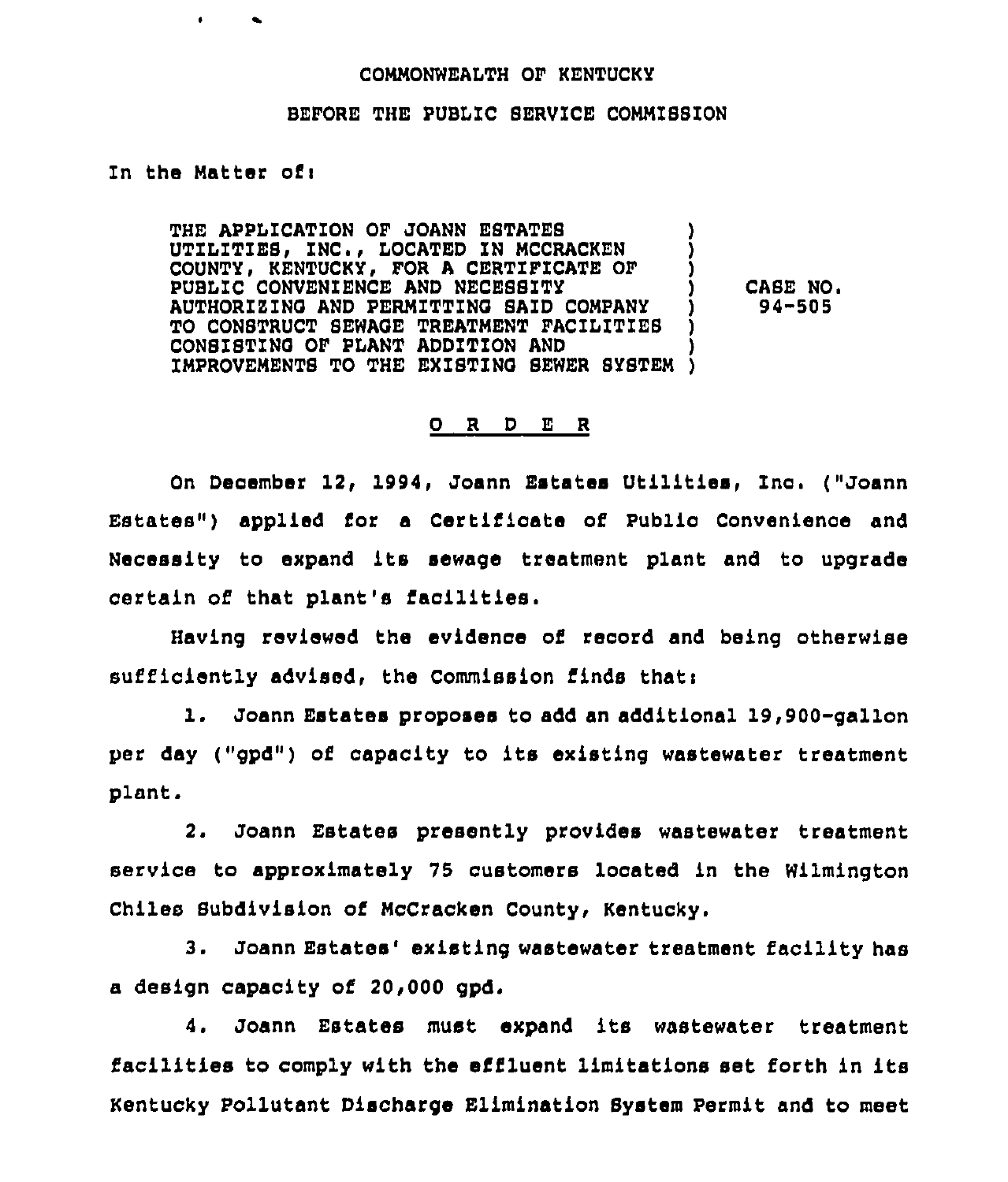the terms of an Agreed Order with the Division of Water, Department of Environmental Protection, Natural Resources and Environmental Protection Cabinet ("Division of Water").

5. Upon completion of the proposed expansion, Joann treatment plant will be capable of serving 99 residential customers'.

6. The proposed expansion will not compete with other utility facilities.

7. Ferris, Hatcher, Tremper <sup>a</sup> Associates, Inc. of Paducah, Kentucky ("Engineer"), has prepared the engineering plans and specifications for the proposed expansion.

8, The Division of Water has approved the engineering plans and specifications for the proposed expansion,

9. Total estimate cost of the proposed expansion is \$80,000.

10. B. G. Waid, Joann Estates' president and principal shareholder, will contribute the funds for the cost of the proposed expansion.

11. Public convenience and necessity require that the proposed construction be performed and that a Certificate of Public Convenience and Necessity be granted.

IT IS THEREFORE ORDERED thatt

 $\bullet$  . The second second  $\bullet$ 

1. Joann Estates is granted <sup>a</sup> Certificate of Public Convenience and Necessity to proceed with the proposed construction as set forth in its application.

2. Joann Estates shall not deviate from the construction approved without prior Commission approval.

 $-2-$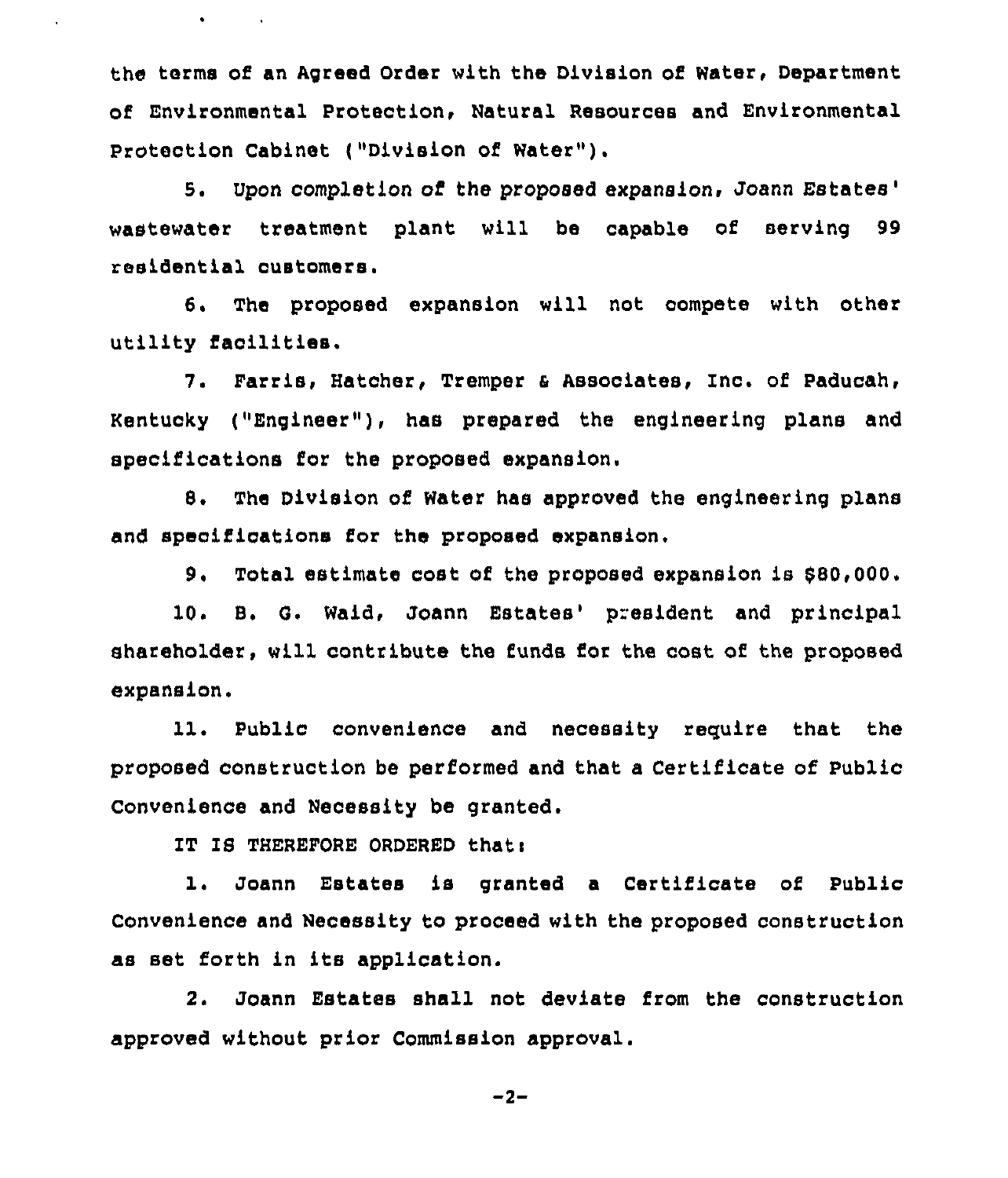3. Joann Estates shall obtain Commission approval before performing any additional construction.

 $\mathbf{t}$ 

 $\sim 10$ 

4. Joann Estates shall furnish duly verified documentation of the total project costs including the cost of construction and all other capitalised costs (e.g., engineering, legal, administrative) within 60 days of the date that construction is substantially completed. These costs shall be classified into appropriate plant acoounts in accordance with the Uniform System of Accounts for Sewage Utilities prescribed by the Commission.

6. Joann Estates'ontract with its Engineer shall reguire the provision of construction inspection under the general supervision of a professional engineer with a Kentucky registration in civil or mechanical engineering to ensure that the construction work is done in accordance with the contract plans and specificcations and in conformance with the best practices of the construction trades involved in the project.

6. Joann Estates shall, within 60 days of the date of substantial completion of this construction, furnish a copy of the "as-built" drawings and a statement signed by the Engineer that the construction has been satisfactorily completed in accordance with the contract plans and specifications.

 $-3-$